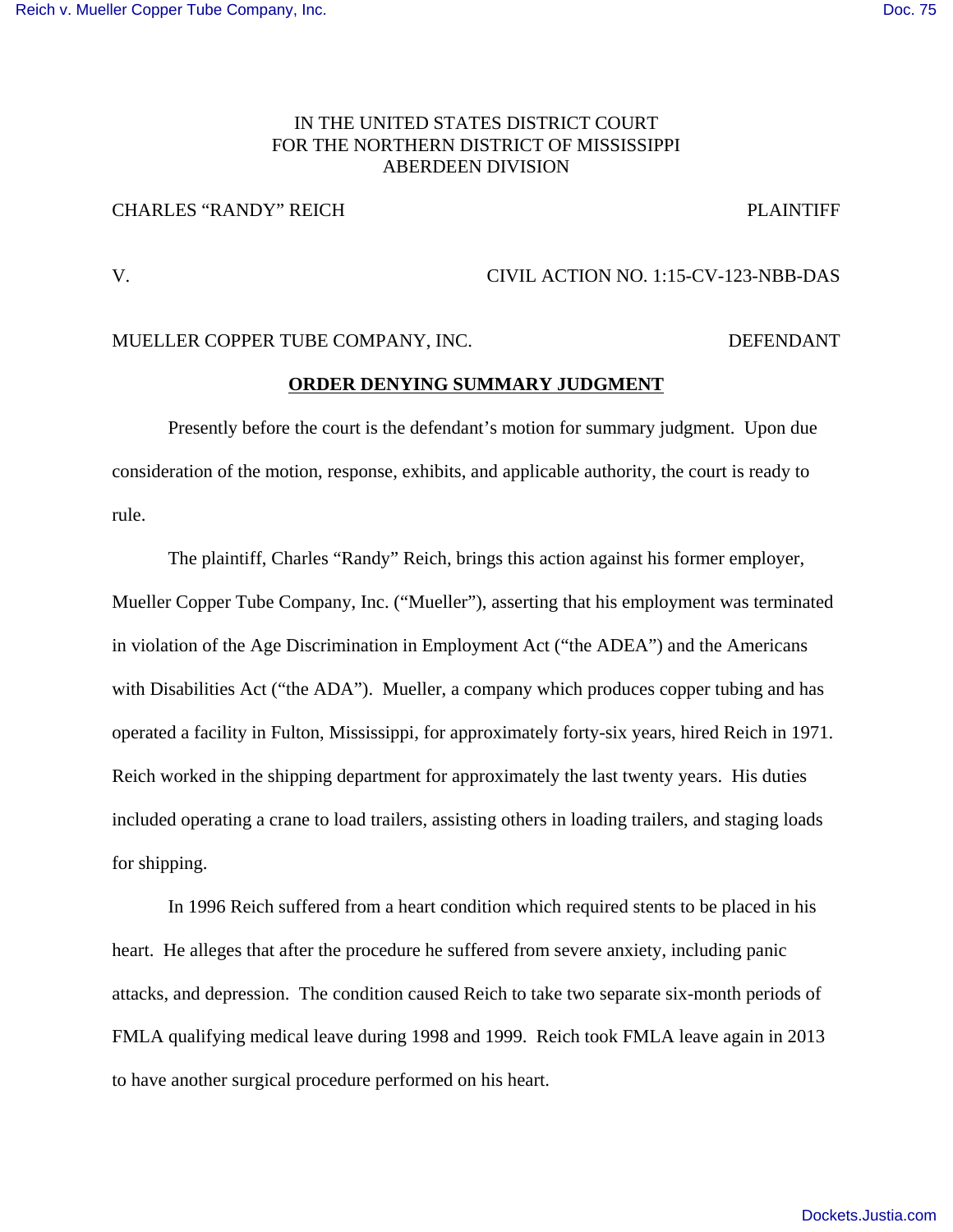On July 17, 2014, Ronnie Scott, a superintendent at Mueller, approached Reich and, according to the plaintiff, intentionally provoked him and gave him orders that conflicted with instructions from Reich's own supervisor, Billy Thompson. During the exchange, Reich picked up a 1x4 board, allegedly because he felt threatened by Scott. Reich asserts that he did not raise the board in a threatening manner, though the defendant asserts that he did. Reich then dropped the board without incident. The following day, Mueller human resources manager, Travis Fisher, contacted Reich and advised him that he was fired for violating "Rule 26," which pertains to threatening or intimidating fellow employees or a supervisor. Mike Baum, the plant manager of the Fulton plant since 2011, made the firing decision. The plaintiff, who was sixtytwo at the time of his termination, was replaced by Joey Loden, who was in his early to mid fifties.

The defendant asserts that "any employee who threatens physical harm [in violation of Rule 26] where the employee actually strikes someone, threatens to strike someone, pulls out a knife, or picks up any kind of weapon is terminated every time  $\dots$ ." [Doc. 39, p. 8] The defendant then provides three examples of such incidents. The plaintiff asserts, however, that a younger employee, Tom Sharpe, age forty-eight, threatened a supervisor the previous week and was not fired and only received a verbal warning. The defendant makes a distinction between Sharpe's incident and the plaintiff's which the court finds tenuous, at best. Sharpe admittedly threw a crane conductor box on the ground in anger during an altercation with his supervisor, but the defendant contends that he threw the box away from the direction of the supervisor and walked away. Mueller asserts that Sharpe's incident "vastly differs from the conduct of Plaintiff, who refused a directive and then picked up a 1x4 board and approached the supervisor." [Doc.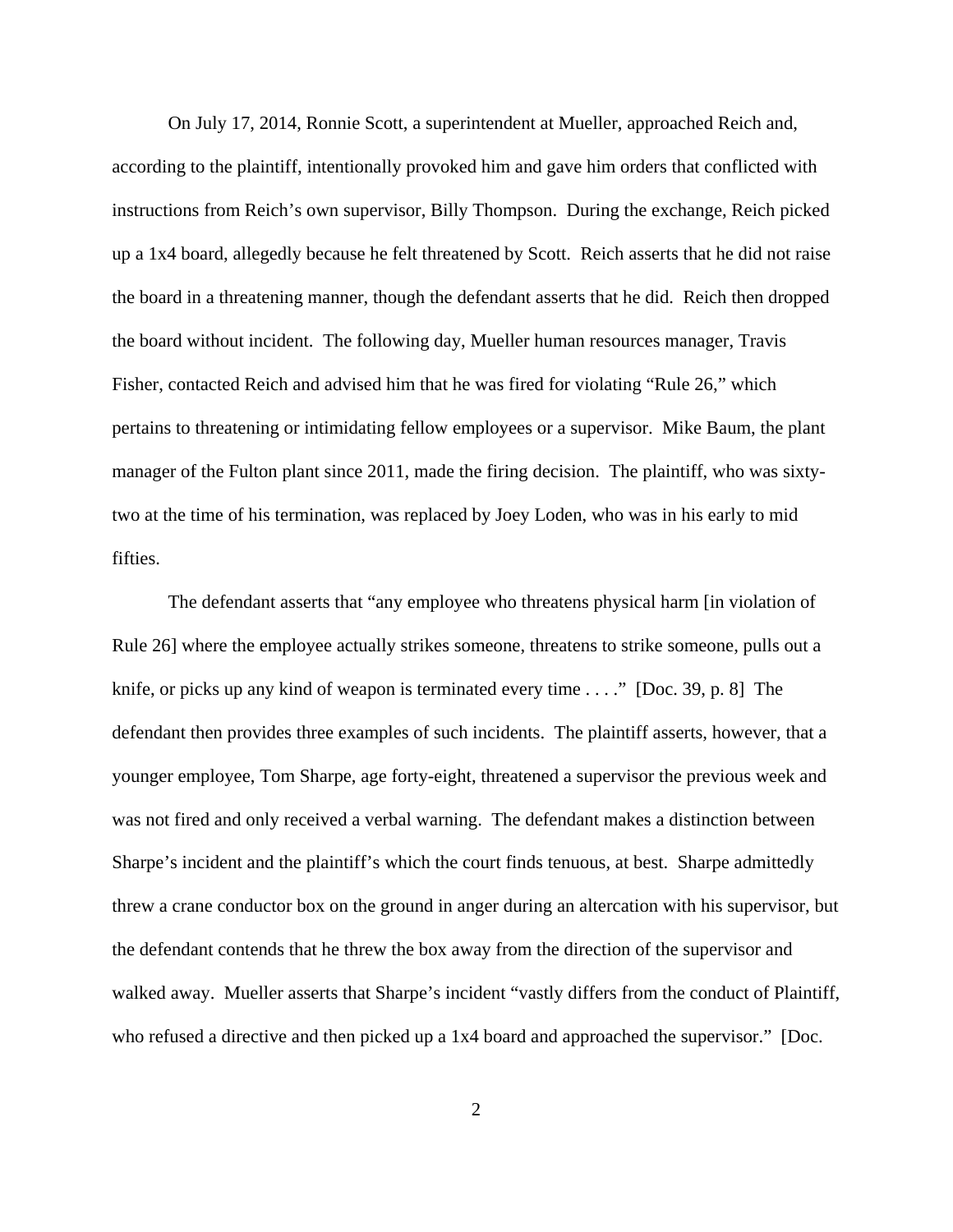49, p. 20] Mueller asserts, "It is undisputed that Mr. Sharp [sic] did not threaten a supervisor...." [*Id.*] Oddly, within the same paragraph of its rebuttal brief, however, Mueller states, "Mr. Sharp" [sic] received a written verbal warning for his conduct of throwing a conductor box, which was abuse of property and **threatening, intimidating a supervisor**." [*Id.*] Further, Sharpe's "Disciplinary Action Form" specifically lists Rule 26 "Threaten and Intimidate fellow employees or Supervisor" as a reason for the verbal warning. [Doc. 43-19] Additionally, the plaintiff has directed the court to sufficient evidence of various other altercations where younger employees threatened supervisors or fellow employees and were not fired. Some of this evidence is, as the defendant contends, inadmissible hearsay, but not all of it; and the court finds that material questions of fact exist in this regard, and summary judgment is inappropriate.

The plaintiff has also submitted evidence – though again, some of it is inadmissible hearsay – indicating that certain administrative employees at Mueller have expressed desires to terminate employees solely because of their age. The plaintiff submitted the affidavit of his son, Christopher Charles Reich, who was employed as a bench line supervisor at Mueller from August 2013 until March 2015. After offering a list of alleged incidents illustrating his point, Christopher Reich stated that age discrimination "was part of the culture at Mueller." [Doc. 43- 18, p. 2]

The plaintiff has directed the court to sufficient evidence showing that he may be able to establish a prima facie case of both ADEA and ADA discrimination. The court finds that the plaintiff has presented genuine issues of material fact including, but not limited to, whether the defendant's proffered reasons for firing Reich are pretext for discrimination, that is, whether Reich was terminated because of his alleged violation of Rule 26 or because of his age and/or

3